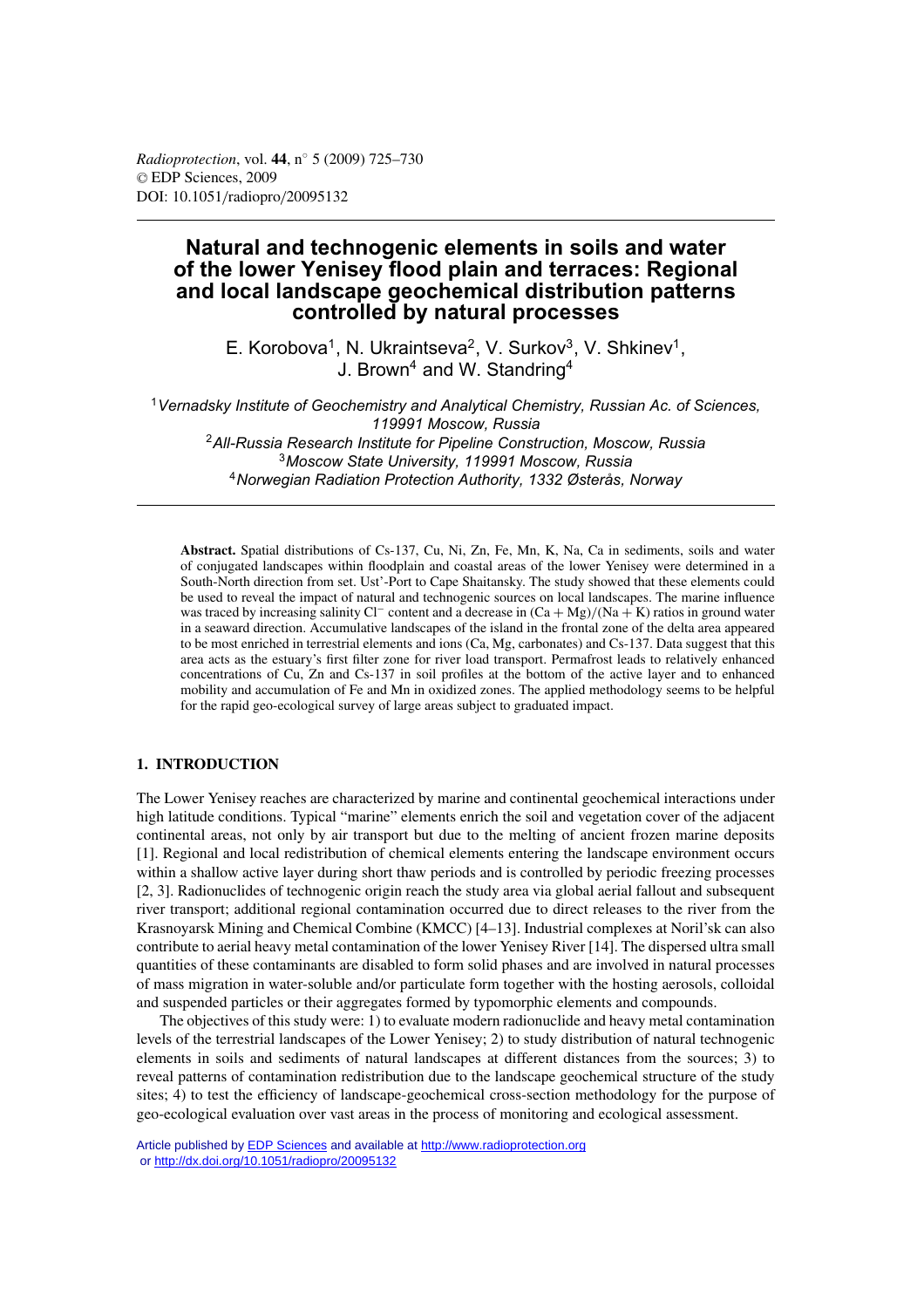#### 726 RADIOPROTECTION

## **2. METHODS**

The applied landscape-geochemical strategy involved studying sites located at different distances from the seashore and within different river sedimentation zones (from set. Ust'-Port in the upper delta area, to Cape Shaitansky in the Yenisey Gulf) using floodplain – terrace cross-sections to compare fluvial and modern watershed contamination. On-site fieldwork included: 1) reconnaissance and selection of those sites most suitable for completing a landscape cross-section; 2) leveling; 3) detailed description of geomorphological features, including the soil and vegetation cover along the cross-section, active layer boring to describe lithology and to evaluate the landscape structure and flooding scenarios; 4) determination of the permafrost depth significant with regards to water migration in these tundra landscapes.

Soil profiles were sampled at specific plots that exhibited different conditions of river deposition and atmospheric pollution. Samples were taken continuously with an increment ranging from 2 to 10 cm to the depth where groundwater or permafrost was present or otherwise to a depth of 50–70 cm. The chemical composition of water samples was determined using potentiometry (NO<sub>3</sub>, Cl, PO<sub>4</sub><sup>3</sup>), ion selective electrodes (NO<sub>3</sub>, Cl<sup>−</sup>), titrimetry (HCO<sub>3</sub><sup>-</sup>), nephelometry (SO<sub>4</sub><sup>-</sup>), photometry (NH<sub>4</sub><sup>+</sup>, PO<sub>4</sub><sup>3-</sup>) techniques and AES-ICP (cations). The main ions in filtered soil water extraction were determined by standard chemical methods of soil analysis [15] and in water samples after ultra-filtration –by ICP-MS. The accuracy of determination did not exceed 5%. Air dried and homogenized soil and sediment samples were analyzed for major chemical elements using XRF spectrometers ORTEC-TEFA and SPARK-1. Granulometric fractions in selected frozen samples were determined according to [16]. Mineral composition was defined by XRD analyses. Gamma-emitting radionuclides were measured by gammaspectrometry using a HPGe detector (Canberra spectrometer). Detection error varied from 2 to 25% (the maximum in the range for lower activity concentrations).

# **3. RESULTS**

## **3.1 Natural marine and terrestrial elements in water soils and soil water extractions**

Salinity and ion composition of ground water and soil water extractions showed a definite decrease in  $(Ca + Mg)/(Na + K)$  ratio and an increase of Cl<sup>−</sup> content in a seaward direction (Figure 1). Soils in the frontal zone of the delta appeared to be most enriched in terrestrial elements and ions (Ca, Mg, carbonates).



**Figure 1.** Increase of mean cation ratio (a) and Cl<sup>−</sup> content at the depth 30 cm (b) in flood plain soils seaward (from Yenisey inlet to its delta).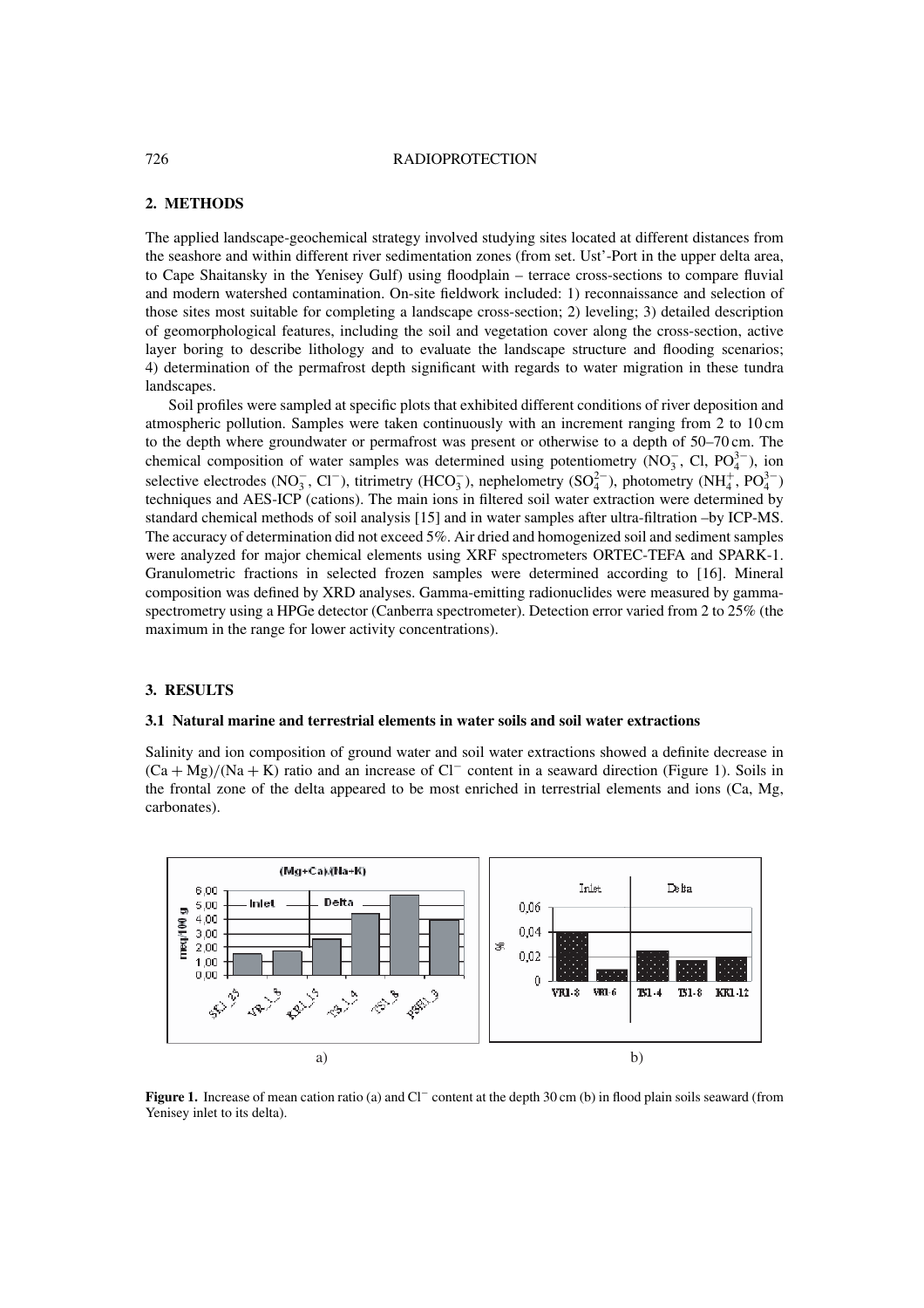#### ECORAD 2008 727

This distribution established the general gradient structure for soluble elements associated with marine water in these continental landscapes and provided insight into the role of the river flood plain and its upper delta section, in sedimentation of terrestrial elements on route to the marine environment.

# **3.2 Heavy metals in soils and water**

Consideration of data pertaining to concentrations of elements in soils (Table 1) and water suggests that the Norilsk industrial complex has only produced minor impacts on the area. Compared to the mean content of trace elements in the lithosphere and clays, the analyzed soil samples were enriched in Cu, Pb, and partially in Cr and Co. Enhanced Cu, Cr and V concentrations and the concentration ratios  $Ni > Co$  and  $V > Cr$  are typical for igneous basaltic rock areas and therefore reflect peculiarities of the regional geochemical background.

| Element | n  | $X$ min | X max  | Median | Mean   | <b>STD</b> | V, $%$ |
|---------|----|---------|--------|--------|--------|------------|--------|
| Cu      | 66 | 0.0011  | 0.0182 | 0.0066 | 0,0069 | 0,0033     | 48,3   |
| Zn      | 73 | 0.0002  | 0,0150 | 0.0048 | 0,0053 | 0,0030     | 56,3   |
| Ni      | 78 | 0.0002  | 0.0095 | 0.0037 | 0.0040 | 0.0020     | 50,6   |
| Co      | 73 | 0,0003  | 0,0080 | 0,0021 | 0,0021 | 0,0013     | 58,8   |
| Cr      | 79 | 0,0016  | 0.0185 | 0.0101 | 0.0098 | 0,0036     | 37,0   |
| V       | 79 | 0.0041  | 0,0166 | 0.0129 | 0,0123 | 0.0027     | 21,8   |
| Ph      | 57 | 0,0003  | 0.0400 | 0,0025 | 0.0044 | 0,0057     | 129,2  |
| Fe      | 79 | 0.80    | 22.20  | 4.82   | 4.86   | 2.51       | 51,6   |
| Mn      | 79 | 0,0057  | 0,7200 | 0,0890 | 0,0984 | 0,0825     | 83,9   |

**Table 1.** Statistical parameters of chemical element concentration in flood plain soil horizons.

Nevertheless the southward increase of Ni, Co and Zn content in ground water (Figure 2(a)) and the portion of Ni present in the coarse fraction (Figure 2(b)) together with the enhanced Ti-normalized top layer enrichment factor (Cea) for Pb, Cu and Zn in soils at watershed locations and in mosses and lichens may reflect the influence of Norilsk [17].



**Figure 2.** Heavy metal content (a) and Ni in different fractions (b, fraction size in mm) in ground water at different distances from Norilsk. SK – Cape Shaitansky (gulf); TC – Tysyara Island (middle delta); KR – near set. Karaul, high terrace; PSH – Pashkov Island (upper delta; different flood plain levels: plot 1-2 – low level, the head of the isle; plot 2-7 – medium level delta, central part of the isle; 2-8 – the slope of the high level core).

Natural trace element distributions in soil layers conform to the theory of geochemical barriers and migration with typomorphic carriers. Biogeochemical barriers are typical for Cu and Zn (in organic layers  $r_{0.05} = 0.627$ , n = 11). In the gley loamy and clay horizons a significant correlation was found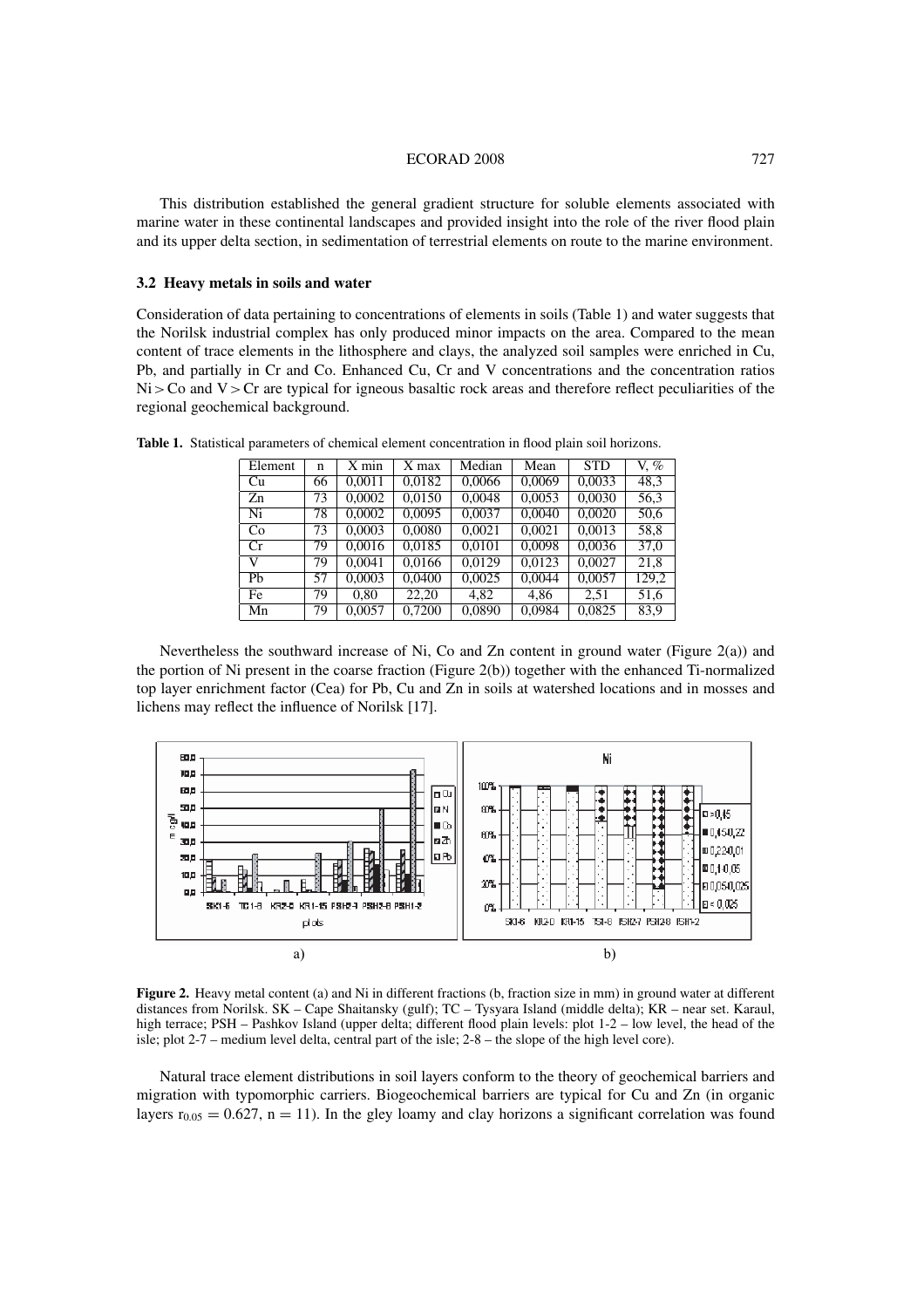#### 728 RADIOPROTECTION

for Ni and V with Fe ( $r_{0.05} = 0.861$ , 0.674, n = 11) and Mn ( $r_{0.05} = 0.823$ , 0.785, n = 11). Cobalt exhibited a rare increase in concentration at the sorption barrier and in general correlated with total Fe concentrations, predominantly in non-organic horizons. The presence of permafrost leads to relatively elevated concentrations of Cu and Zn in soil profiles at the bottom of the active layer and to enhanced mobility and accumulation of Fe and Mn in oxidized zones [17].

# **3.3 Cs-137 in sediments and soils**

 $137Cs$  exhibited various patterns of distribution in watershed and flood plain conditions and in different estuary zones. Total contamination densities of the sampled soil cores varied considerably from 0.9 to 88 kBq/m<sup>2</sup>. Highest values were observed on flood plains, especially the island plots and the low flood plain of the upper delta at the head of Pashkov Island. In undisturbed tundra soils of the terrace landscapes, maximum <sup>137</sup>Cs levels were determined in top layers with a characteristic slight increase over the permafrost table, presumably reflecting a protracted cryogenic concentration in the liquid phase. On terrace slopes with land slides, sub-surface peaks in 137Cs levels indicated buried top soils (Figure 3).



**Figure 3.** Cs-137 depth profiles in high terrace soils (SK – Cape Shaitansky, the slope with buried topsoil, KR – near set. Karaul, polygonal tundra) and flood plain soils (TS – Tysyara Island, medium level gentle slope, buried horizon with maximum Cs-137 accumulation).



**Figure 4.** Cs-137 specific activity in the fines from the most contaminated soil horizons. TS – Tysyara Island, medium level flood plain, PSH – Pashkov Island, 2–7 – medium level flood plain, central part of the island, 1–3 – low level flood plain, the ridge at the head of the island. The depth of the soil horizon is indicated in parenthesis. Legend shows the size of the fine fractions in mm.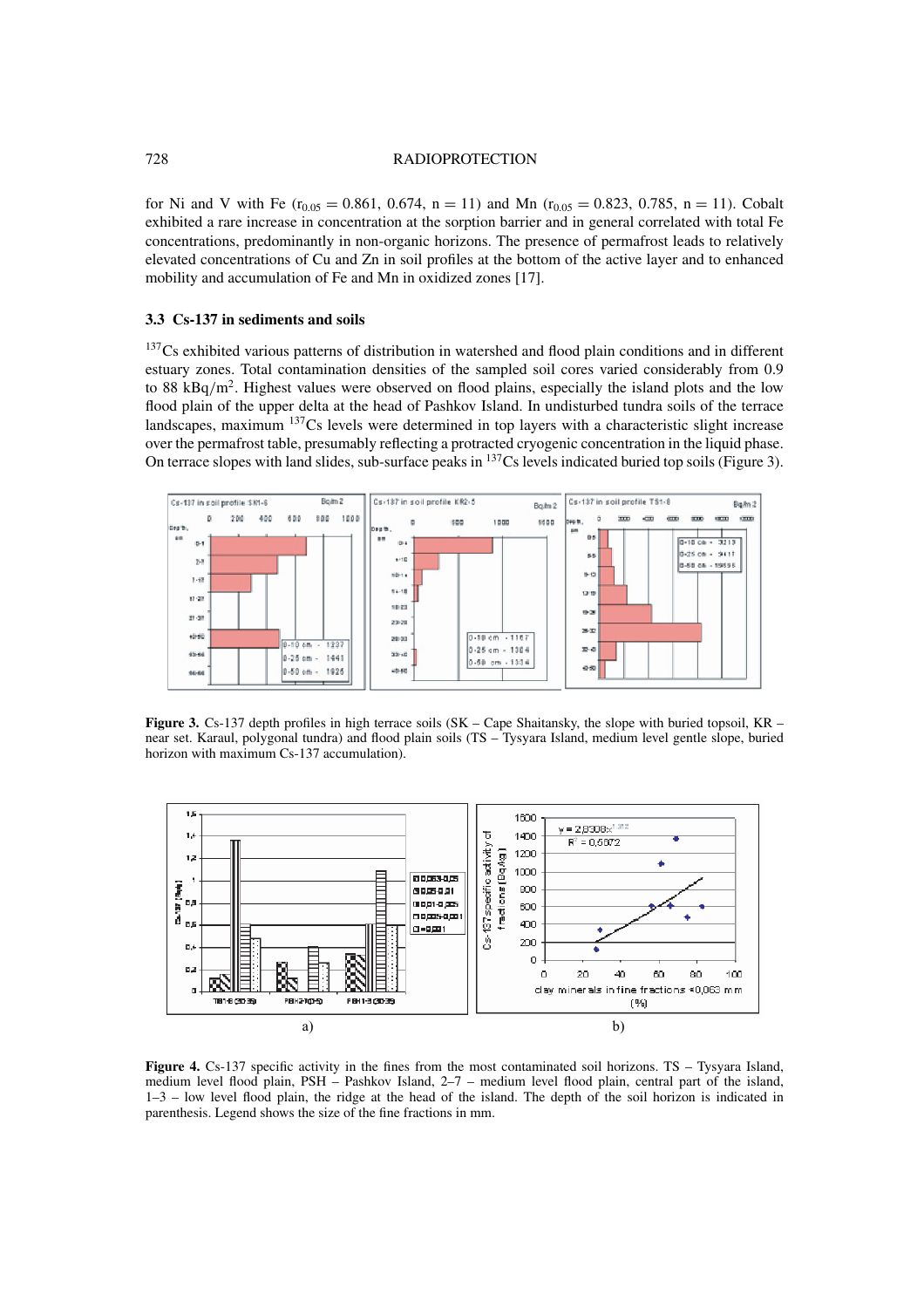#### ECORAD 2008 729

Soil layers of six island soil profiles were noted for the predominance of fines ( $< 0.063$  mm) with median values for each silt or clay fraction ranging within 10–18%. Maximum Cs-137 specific activities were associated with the medium and fine silt particles (Figure 4). The presence of  ${}^{60}Co$  in the PSH1-3 soil profile provides evidence to suggest that contaminants from KMCC radioactive releases have reached the Pashkov Island and the relatively enhanced <sup>137</sup>Cs contamination could be formed by burial of sediment labeled by discharges from this source. The coincidence of radiocesium sub-surface peaks in some horizons with a number of trace elements (Cu, Ni, Cr and Zn) may indicate the possibility of heavy metal contamination with long-distance transported suspended load.

The lower horizon of the Tysyara Isle profile could also contain regional contamination since contamination of the silt fraction is comparable to that observed at Pashkov Island (Figure 4(a)). <sup>137</sup>Cs activity concentrations in different granulometric fractions of the selected most contaminated flood plain soil layers was related to the portion of clay minerals (Fig. 4(b)). For the contaminated horizons sampled at Tysyara Island, <sup>137</sup>Cs activity concentration were associated with illite (hydromica) minerals in different fine fractions, whereas the contamination was associated with smectite within fines at the Pashkov Study site.

## **4. CONCLUSION**

A geochemical study of soils, sediments and water of the Lower Yenisey natural terrace and flood plain landscapes in a South-North direction enabled gradients of marine and terrestrial impact and local permafrost effects, indicated by particular macro- and microelements, to be revealed. The study showed that chemical elements of anthropogenic origin followed the natural pathways. Island flood plain sites, in the upper Yenisey where the delta widens, appear to be acting as the estuary's first geochemical sedimentation barrier to the river transport of both natural terrestrial and technogenic  $(^{137}Cs)$  elements.

Site-specific sampling in geochemically contrasting conditions with due regard to landscape geochemical structure and river deposition made it possible to detect technogenic contamination and to establish patterns of lateral and vertical variation with respect to location in natural landscapes reflecting the natural processes of sorption and accumulation. The results can be helpful in selecting sites in the process of conducting geo-ecological assessments and long-term monitoring.

## **Acknowledgments**

Investigations were performed for the EU Project "ESTABLISH" and continued on GEOKHI initiative in the Ust'- Port area in cooperation with the Moscow state University. The authors are thankful to Dr. V. Linnik (Vernadsky Institute) for advice and participation in the Yenisey field work and to Dr. O. Stepanets and the crew of the Vernadsky Institute RV for assistance in terrestrial studies of 2002, to Dr. V. Grebenets (Moscow State University), T. Alekseeva (Institute of Oceanology, Rus. Ac. of Sciences), V. Krupskaya (IGEM, Rus. Ac. of Sci.), S. Kirov (Institute of Global Ecology and Climate, Rus. Ac. of Sci.), S. Sorokin (Soil Science Institute), E. Sizov, E. Sedykh, N. Starshinova (Vernadsky Institute) for assistance in field work and laboratory analysis of the samples.

#### **References**

- [1] G.I. Dubikov. Composition and cryogenic structure of permafrost in West Siberia. (GEOS, Moscow, 2002).
- [2] N.P. Anisimova. Cryohydrogeochemical peculiarities of the frozen zone (Nauka, Novosibirsk, 1981).
- [3] E.S. Mil'kov and S.E. Grechishchev. Permafrost and developing the oil and gas regions. (GEOS, Moscow, 2002).
- [4] A.V. Nossov, M.V. Ashanin, A.B. Ivanov and A.M. Martynova, Atomnaya Energiya **74,** 2 (1993) pp. 144–150.